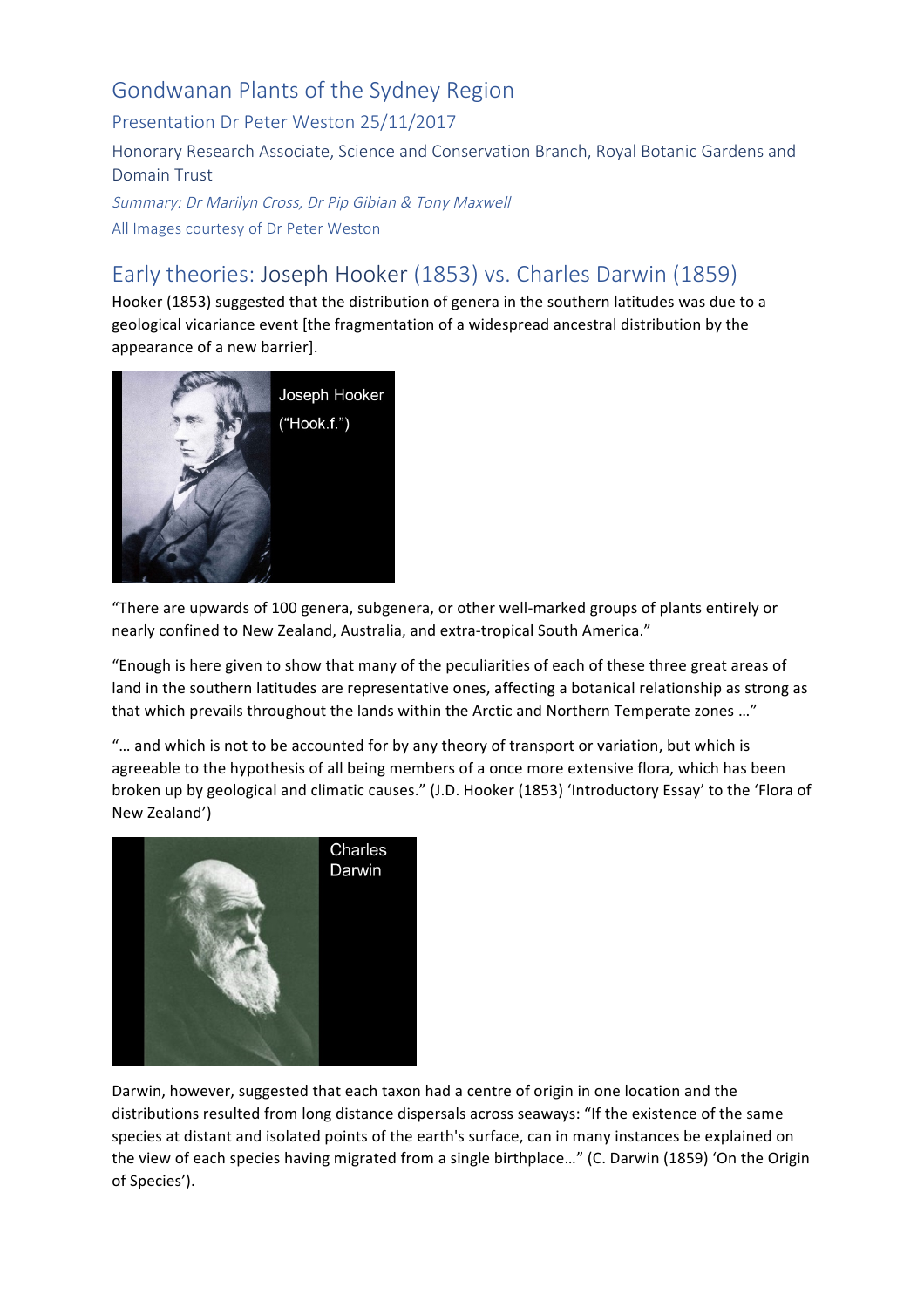## Break up of Gondwana (tectonic plate movement - late 1960's)

It was not until the late 1960's that the theory of tectonic plates supported the breakup of Gondwana with flora already in place on the continental fragments.



### Distribution of Gondwanan Plants

Christopher Scotese (http://www.scotese.com/)

The flowering plant family Proteaceae is putatively of Gondwanan age, with modern and fossil lineages found on all southern continents. The plants of possible Gondwanan origin include members not only of the Proteaceae family, but also some members of the Myrtaceae and Ericaceae families. 

Members of the subtribe Embothriinae (Proteaceae) are to be found in Australia, South America and Papua. 

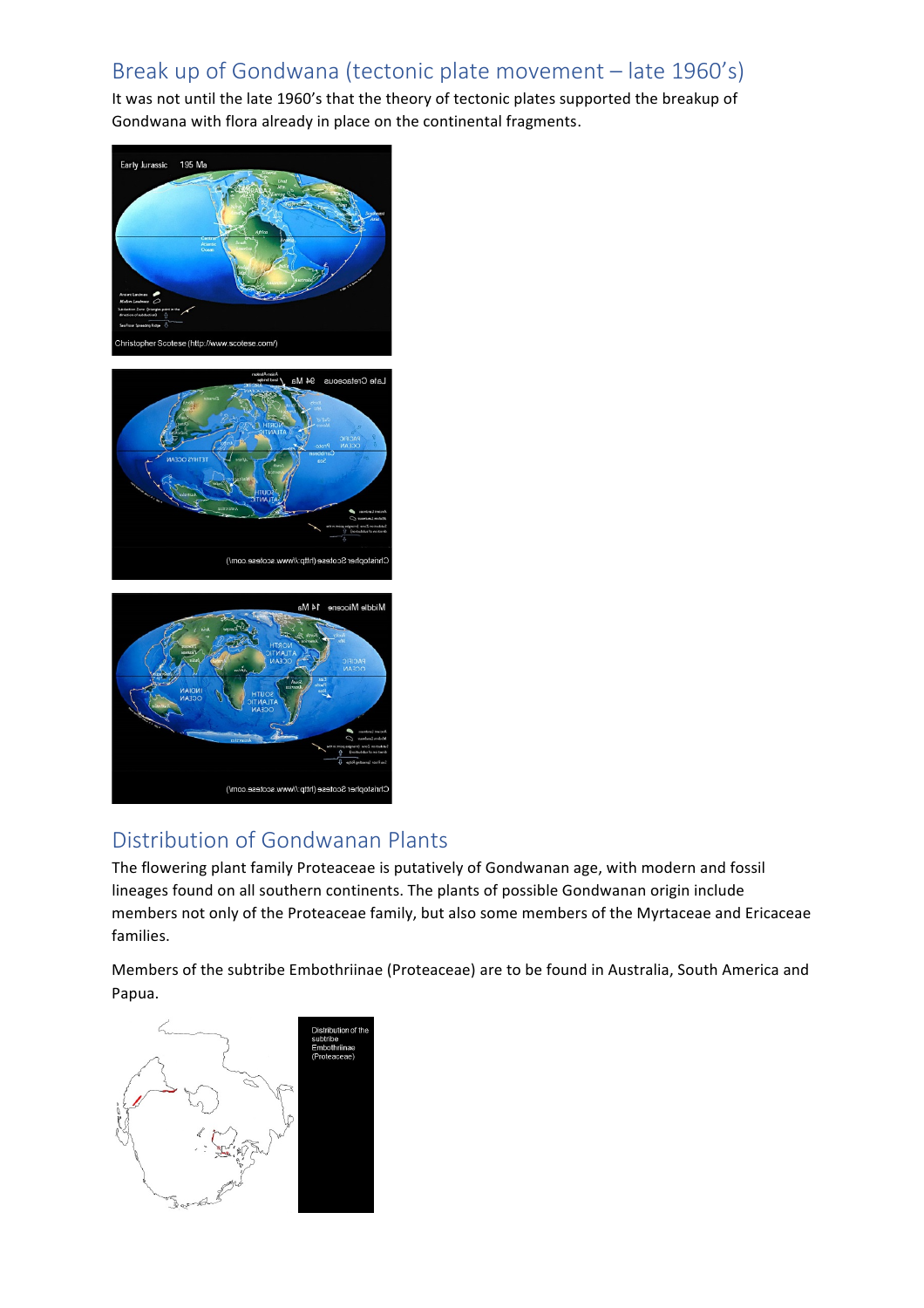Examples of Embothriinae (Proteaceae) include the Waratahs, Telopea speciosissima (Sydney Waratah) and Alloxylon pinnatum (Dorrigo Waratah) in Australia. In South America, the subtribe includes *Embothrium coccineum*, from S. Chile and Argentina, and *Oreocallis mucronata*, from Peru and Ecuador.







The Gondwanan hypothesis is tested by asking: can the present distribution of Proteaceae be explained by vicariance caused by the break-up of Gondwana, Africa, especially southern Africa, Australia, New Zealand, South America, New Caledonia, New Guinea, Southeast Asia, Sulawesi, Tasmania?

The hypothesis has been tested using Bayesian phylogenetic distribution of botanical features together with molecular dating of both living and fossil material.

#### Phylogenetic trees

Phylogenetic or 'family trees' developed using Bayesian statistical methods can indicate when the related genera developed different characteristics and separated from each other viz. the phylogenetic tree for waratahs and their relatives (Weston & Crisp 1994).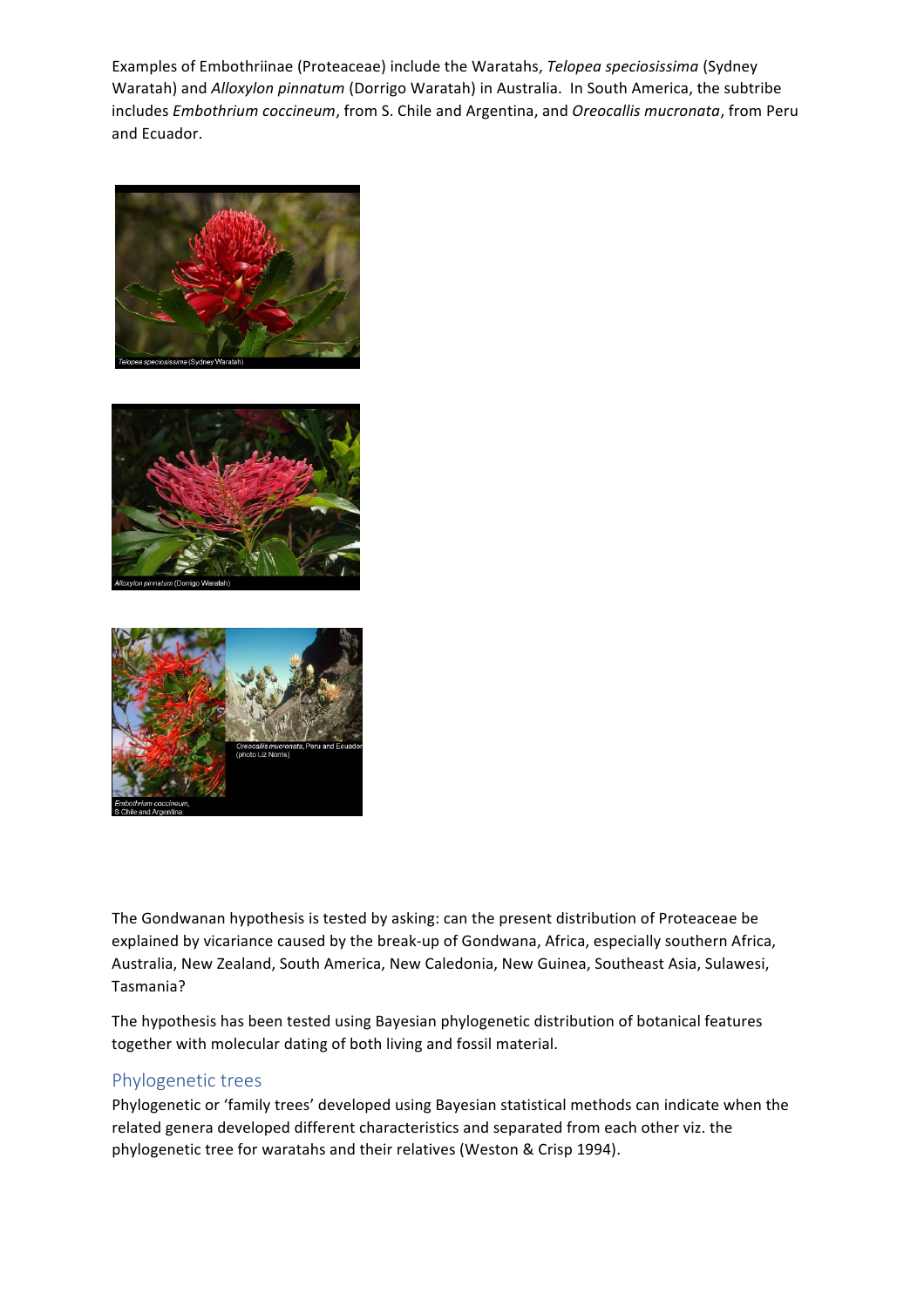

Similar statistical trees can indicate the geographic or area relationships.



Fig. 11. Our best estimate of area-relationships. It is the only parsimonious tree found in a global analysis of *Lomatia* + Embothriinae under Assumption 1.

#### Fossil Record